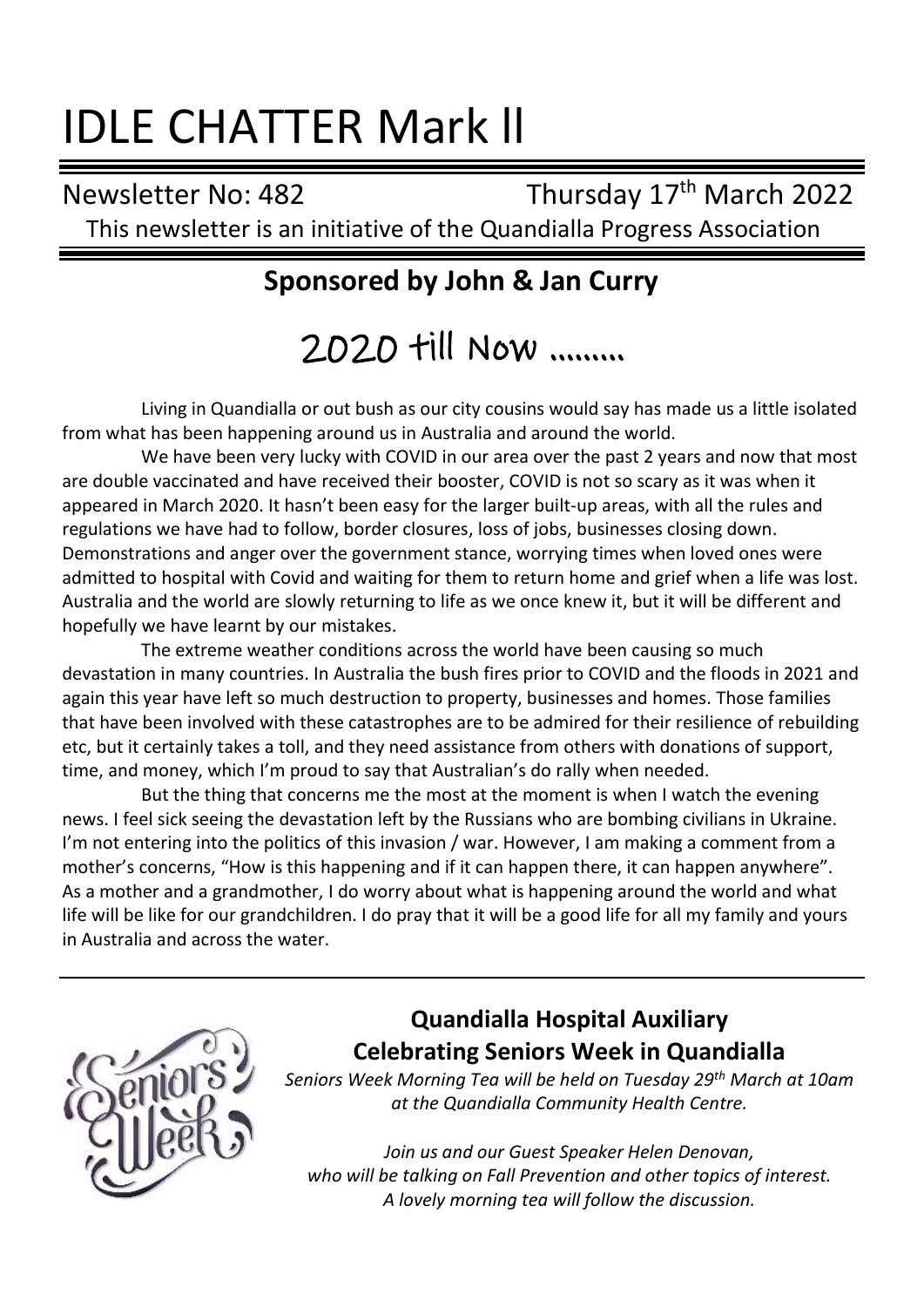

# QUANDIALLA FRIDAY NIGHT JACKPOTS:

#### **Bland Hotel Joker Jackpot Draw ………**

The Joker Jackpot was not claimed and this week the jackpot will be \$560, and you have 6 chances to win a meat tray and a chance to choose the Joker Card.



#### **Quandialla Bowling Club Draws …………………..**

The Riverina Club Draw and Members Draw was not claimed last week so this Friday the Riverina Jackpot will be \$2000 and the Members Club Draw will jackpot to \$75.

Remember if your badge number is drawn for any of the jackpots YOU MUST BE AT THE CLUB to claim your prize when it is announced.

*Good Luck Everyone* 

## **BIMBI PROGRESS ASSOCIATION**

The next General Meeting of the Bimbi Progress will be held on Monday 21st March at 11.00am at the Bimbi Fire Shed. Followed by a cuppa and light lunch. All interested persons welcome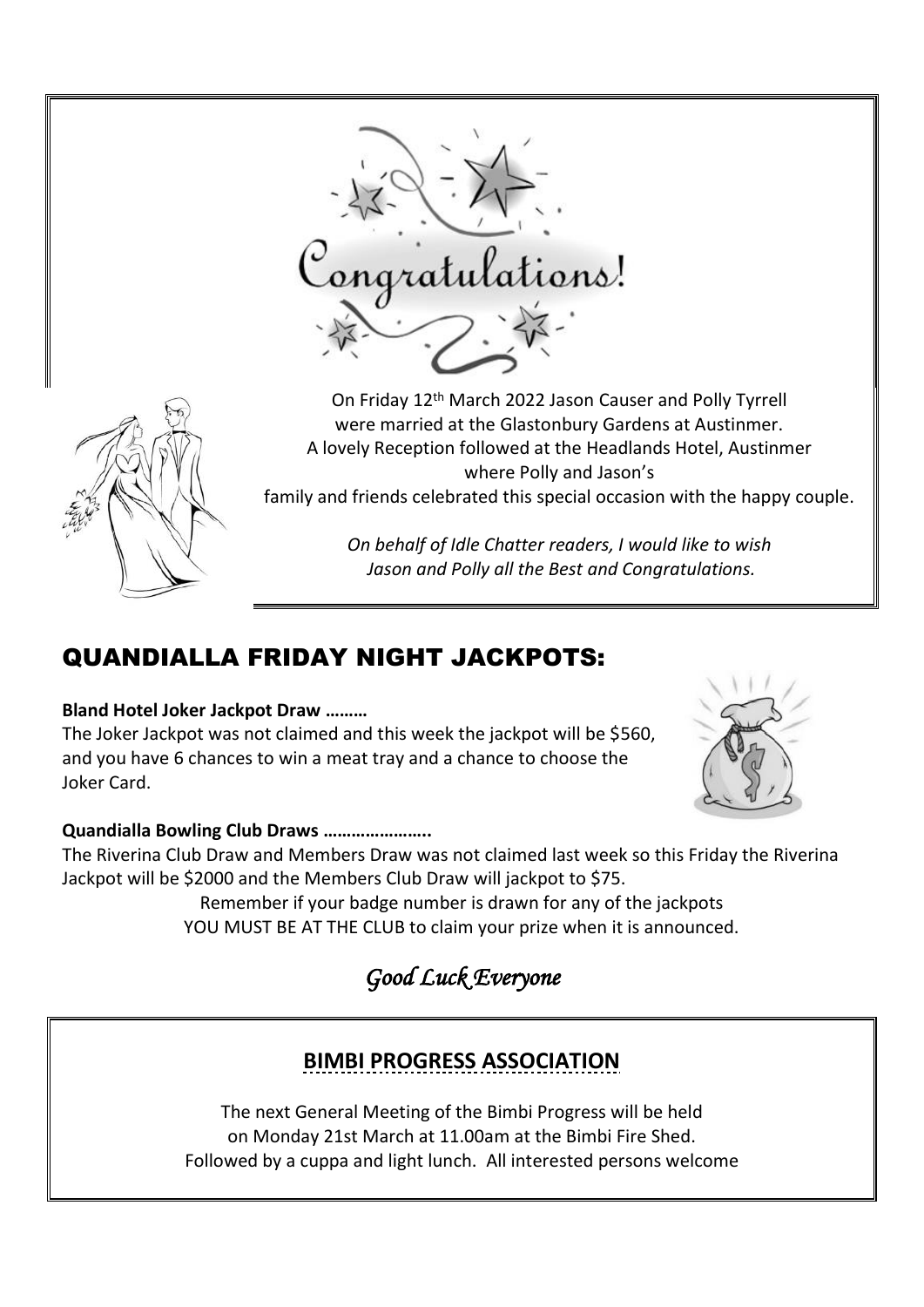

## **BLAND HOTEL**

Open: 12 Midday – Monday to Saturday Meals available from the Bistro Lunch 12 to 2pm & Dinner 6.30pm to 8.30pm Dine In or Take Away & Don't Forget – Pizza Night on Wednesdays.

#### **QUANDIALLA SOLDIERS MEMORIAL HALL & PROGRESS ASSOCIATION**

The Annual General Meeting of the Hall and Progress will be held on Wednesday 30th March at 7.30pm at the Bland Hotel Dining Room. All Welcome

#### **QUANDIALLA BOWLING CLUB NEWS**

**Friday 18 th March opening at 6pm** –

*Don't forget our Friday Night 12 Tray Meat Raffle and the Members Draw, Riverina Jackpot - \$2000 & Members Draw - \$75*

**Sunday 20th March opening at 10 am –** Sunday Papers available.

Having a Birthday in **March** and a Member of the Quandialla Bowling Club?

Then Fill out your Birthday Voucher, available at the Bar, and drop it in the barrel on Friday 25th (last Friday of the month) before 8.00pm, when the lucky winner will be drawn. You must be in attendance to collect your birthday win. **You could win \$50**

## **Betty McCabe's Family have put a book together of Betty's notes and memories.**

**An invitation is extended to I.C. Readers who might be interested and would like to join the McCabe Family at their book launch.**



**You are invited to the Book Launch**

#### **At the Temora Railway Precinct on Saturday 26th March 2022 at 11.00am**

Betty and Athol were always prepared when they travelled by taking a chair, thermos and food. With this tradition in mind the family invite you to bring your own chair and a thermos to enjoy while at the park. After the launch you are invited to join the family who will be moving to the Temora Bowling Club for lunch (at your own cost). For further information please phone Peter McCabe on 0458 554 868